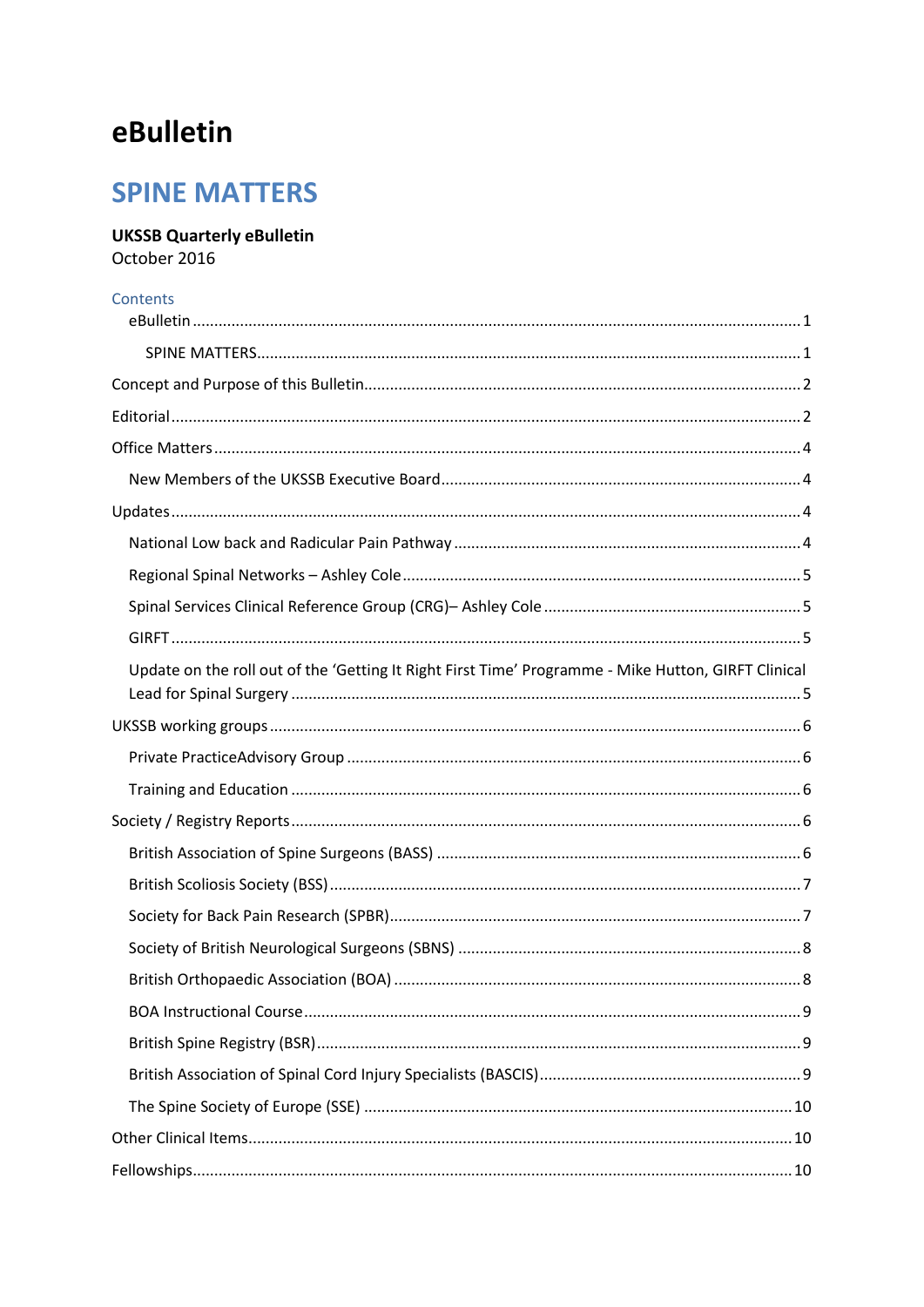## <span id="page-1-0"></span>**Concept and Purpose of this Bulletin**

This is an attempt to inform and thereby empower the spinal services community. It is designed to: Provide an immediate overview of the several workstreams which currently, or in the near future, will directly affect spinal services both within and without the NHS; and which organisations and individuals are contributing to these.

Share knowledge of the different societies' news and developments that may be of relevance without those societies themselves. (It is not intended to replace or duplicate the content of individual societies' newsletters).

Provide a précis of the continuing work of advisory bodies which impact on our subject (NICE, Acute Oncology Measures, etc)

Provide a notice board for:

Spinal and other relevant society events

Non-clinical posts of professional interest (RCS, JCST, BOA Board of Examiners, NICE, GMC, etc)

It is not intended that this eBulletin will be exhaustive, rather a rapid digest to inform and point to more detailed resources (as e-links, where available, or to relevant websites). The UKSSB website now has a [reference document section](http://www.ukssb.com/pages/Reference-Documents/Reference-Documents.html) to which additions will be made as they evolve.

Suggestions for improvements are very welcome. Please send these to [ukssb@boa.ac.uk](mailto:ukssb@boa.ac.uk)

Anticipated publication will be three times a year in January, May and September. These may vary slightly to include relevant breaking items.

# <span id="page-1-1"></span>**Editorial**

*Alistair Stirling - UKSSB Chair*

The year past and year to come.

**Spine Matters** It is now a year since the first edition of Spine Matters (SM) and time for reflection. Discussion suggests this has been welcomed in most quarters and largely fulfilled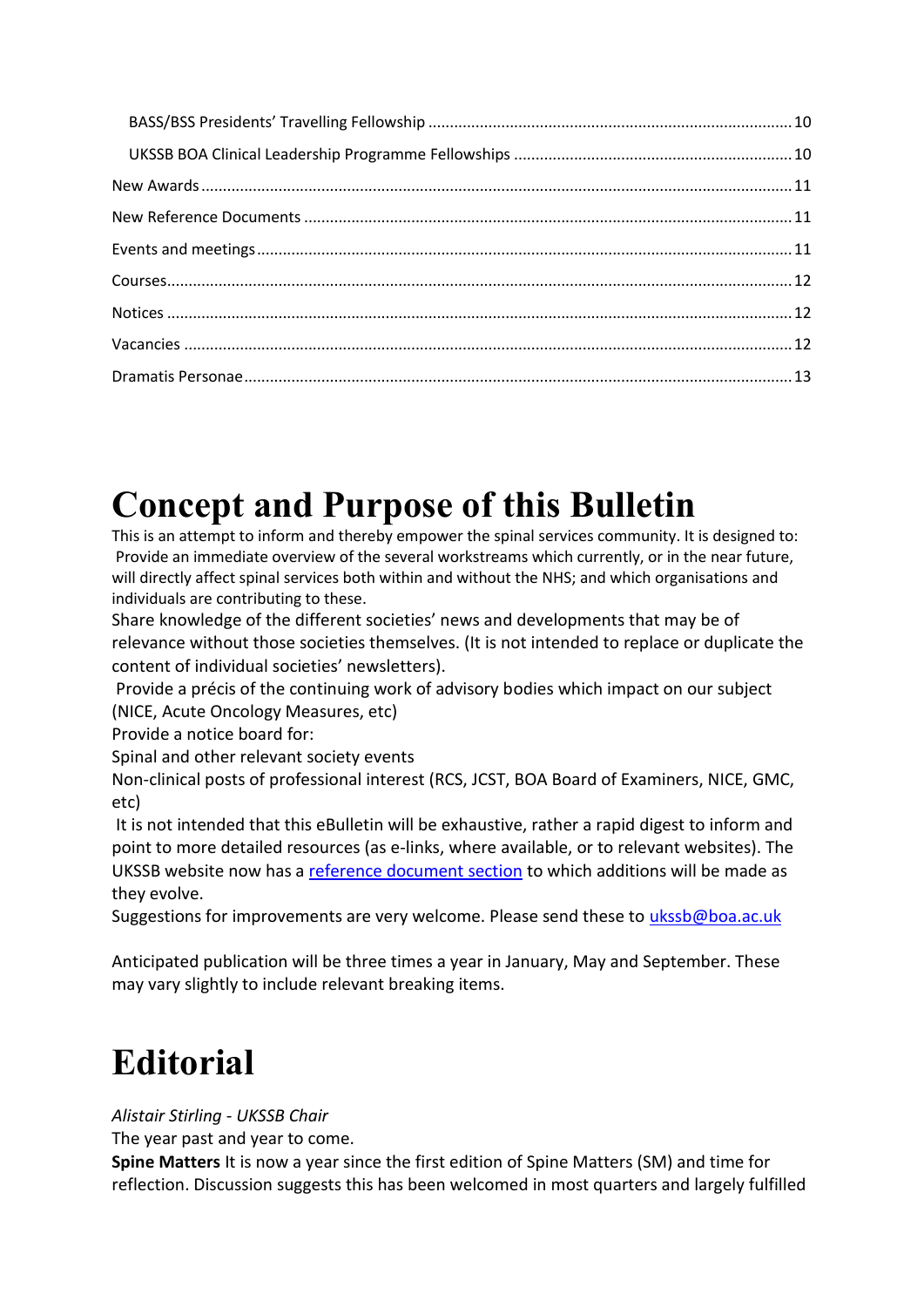its expressed purpose. Publication has been reduced to three times a year but in future notices will be updated monthly and circulated to Society memberships . SM has provided a vehicle for communication between the current component Spinal societies and a continuing home for all policy information, the Improving Spinal Care Project and much else as listed in the contents above.

#### **UKSSB**

Prior to a recent meeting of UKSSB the Board was surveyed (see survey results below) and it was concluded from this and the subsequent discussion that :

**The constitution** of UKSSB and Byelaws as initially conceived require revision which should be completed and ratified by December.

**Membership** of the Board should be expanded to include British Association of Spinal Cord injury Specialists (BASCIS) The future intended voting membership is listed in Dramatis Personae. The principle changes being that all component societies will have two votes (in order of historical precedence BOA 1918, SBNS 1926, SBPR 1971 , BSS 1976, BASCIS , BASS 1996.) This will also reflect the NHS England Spinal services clinical reference group (CRG . Chair Ashley Cole).The Board will also include ( in a non-voting capacity) the chairs of Improving Spinal care project , Spinal Services Clinical Reference Group and Patient Liaison Group

**Spinal Triage and Treat practitioners** are central to the National Low Back and Radicular Pain pathway ( Chair - Charles Greenough ) and it was discussed that channels for communication with these fellow professionals are needed. Representation of this important evolving group at Board level would facilitate synergistic planning, and collaborative working as well as educational and service delivery meetings. This development is under active consideration.

#### **Training and Education**

With the exception of BOA and SBNS, which have delegated statutory authority, none of the Spinal Societies including UKSSB have any legal standing in training or specialist training, but do have a broad role in 'educating about spine matters'.

#### **Website**

It was agreed via the survey of UKSSB members, that a combined web presence facilitating rapid information access and dissemination was an efficient and cost-effective means of managing the Spinal community web presence. The aim would be to have a spine portal, with an overarching main page, with links built in to the existing pages of the constituent bodies. In this manner all parties maintain their identity and appropriate focus, whilst allowing an individual to source combined information from one site.

#### **Topical comment**

A year ago few would have thought that strike action by doctors was likely. An impression is that this has resulted more from appropriate junior doctor concerns about the underlying direction of government to dismantle the Health service than simply working hours or remuneration. The current NHS financial crisis (most Trusts in deficit) is familiar , less so the actuarially summated NHS pensions liability of £500bn ( source FT) and projected summated NHS litigation costs of £56bn ( source BMJ). Against a background of an ineffective opposition and a probable Conservative administration for the next six years the government look set to use the forthcoming consultant negotiations to attempt to generate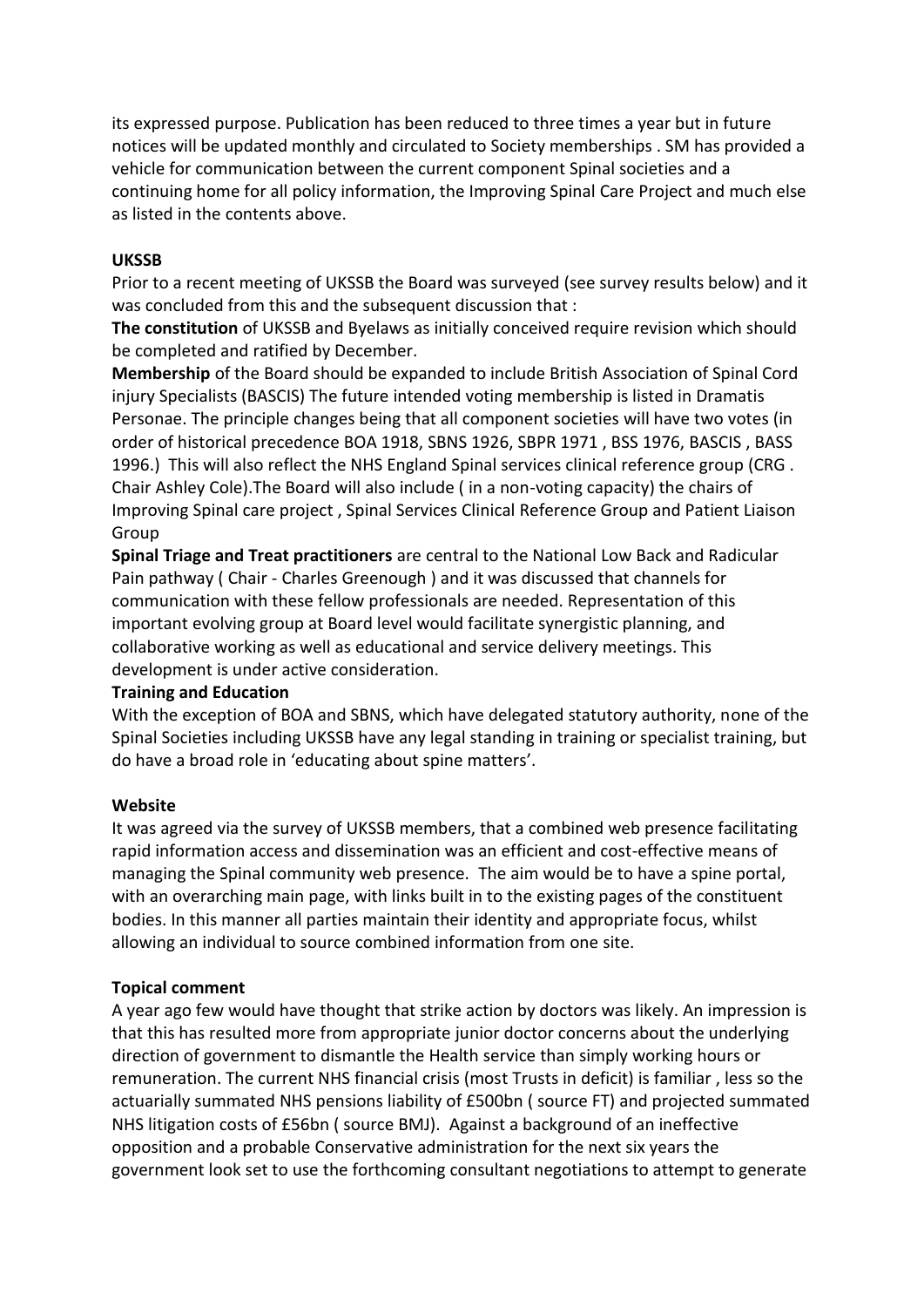fundamental change. This has already resulted in many considering early retirement, or moving to self (within NHS on temporary contracts) or private employment. It is a view and has been for some time that this is the intended route whereby the medical profession is tarred with the responsibility of the failure of the NHS by ensuring that the public perceive this as the fault of the profession not government. It is anticipated negotiations may include attempting to move from national terms and conditions to local terms and conditions. It is also anticipated that this may include alteration to arrangements for pensions and possibly to Crown Indemnity. Meanwhile funding for health (as a fraction of GDP) remains significantly lower than in most European countries without the electorate being able to influence this.

Whilst some surgeons might stand to do well from these anticipated changes the costs to the country as a whole of moving to a semi-privatised model would be high and are likely to be irreversible. Productivity based remuneration would introduce perverse incentives for undertaking treatment and might increase the rate of intervention to European, but hopefully not American levels. Similarly our current international position (as defined by the US based Commonwealth Fund ) as the lowest cost most effective provider of healthcare would be unlikely to be maintained.

Our individual and collective response to the coming contract negotiations needs to be very carefully considered if we are to meet our (hopefully common ) objective of continuing improvement in the very effective care we deliver for our patients.

## <span id="page-3-0"></span>**Office Matters**

New Post

Policy Officer Lenka Nohodilova has moved on professionally and has been replaced by an Executive Officer, Jo Wilson. Jo can be reached via email at ukssb@boa.ac.uk or (Mon-Fri, 9-5) on 020 7405 65077/ 0207406 1768 and is based in the BOA offices in London.

## <span id="page-3-1"></span>**New Members of the UKSSB Executive Board**

Lisa Roberts will demit from the SBPR Presidency on the 4<sup>th</sup> November, and will be succeeded by President elect Nadine Foster.

Bob Crawford will demit from BSS Presidency on the 14<sup>th</sup> October and will be succeeded by James Wilson-Macdonald

## <span id="page-3-2"></span>**Updates National Low back and Radicular Pain Pathway**

<span id="page-3-3"></span>The Friday afternoon session at BritSpine in Nottingham focused on implementation of the Pathway. To add momentum to this BASS have very kindly agreed to include a session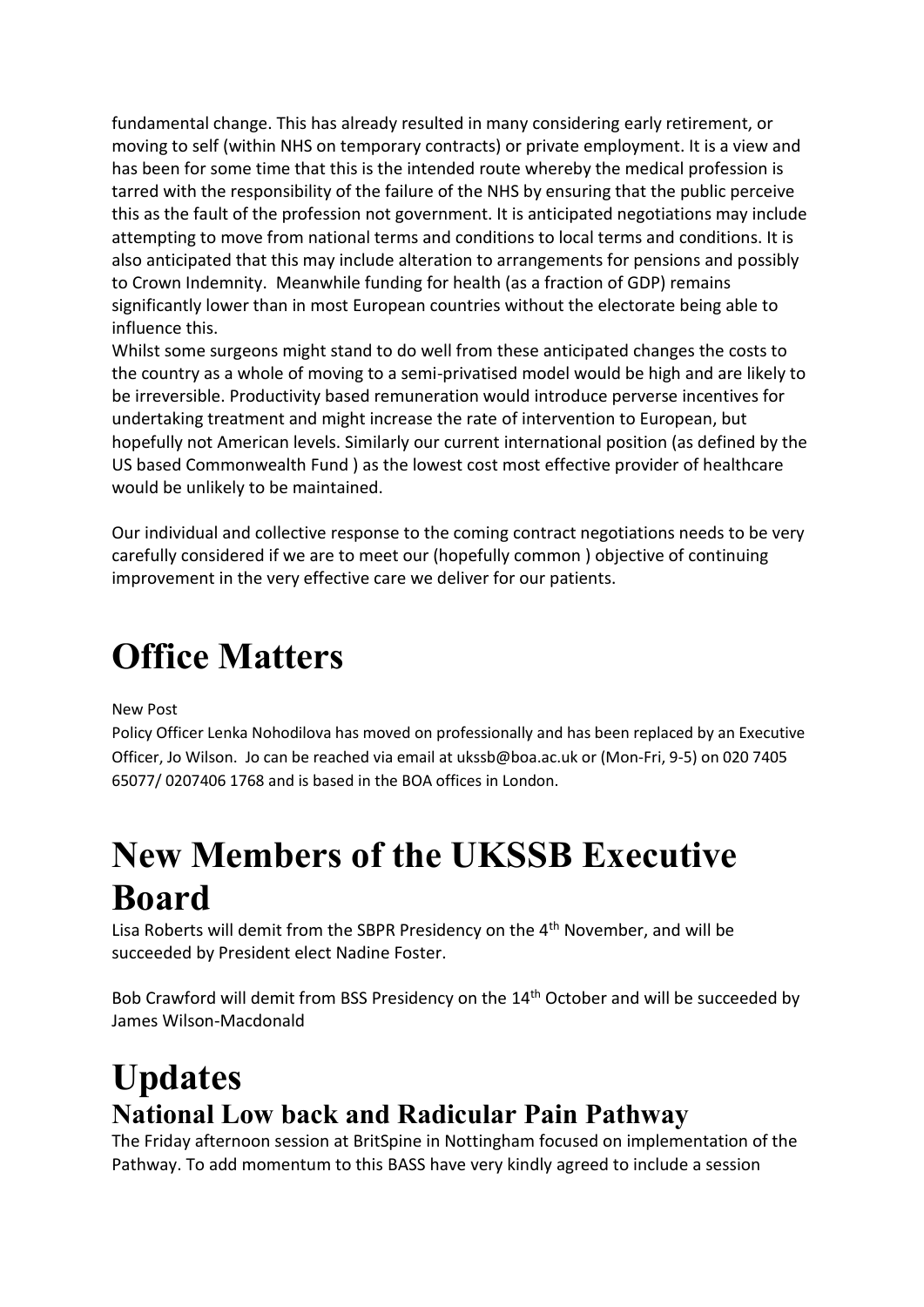focussing on this within the forthcoming meeting in Manchester. It is hoped this will then evolve into an annual multidisciplinary spinal service implementation meeting. It is already planned that at BritSpine in Leeds there will be a full day meeting preceding the main meeting.

### <span id="page-4-0"></span>**Regional Spinal** Networks – Ashley Cole

The Regional Spinal Networks are forming in many Regions. There is now a plan for 10-11 Regional Networks each consisting of 2-3 Sub-Regional Networks. The Sub-Regional Networks will be centred around a Spinal Hub which is defined as a Hospital delivering 24/7 emergency spinal care. These Networks will enable clinicians to lead the strategy and delivery of spinal services in England by having strong Operational Delivery Networks in each Region. However, the NHS England Transformation Manager and Project Manager finish at the end of March 2017 and we do not have long to establish these Networks. Without them I suspect that over time, NHSE and the CCGs will tell us what spinal services they want to commission. We have a time-limited opportunity to produce a model of care that works for us and delivers the services we want for our patients. For those who want further information please contact [d.waddingham@nhs.net](mailto:d.waddingham@nhs.net) or for more information about any clinical issues [ashley.cole4@nhs.net.](mailto:ashley.cole4@nhs.net)

## <span id="page-4-1"></span>**Spinal Services Clinical Reference Group (CRG)– Ashley Cole**

The Spinal Services CRG is now formed with membership of: Chair, 4 regional Spinal Surgery members, 4 regional Spinal Injuries members, 4 members from affiliated societies (BASS, BSS, SBNS, MASCIP) and 3 patient members. The first meeting is planned for November where a work plan will be agreed.

## <span id="page-4-2"></span>**GIRFT**

#### <span id="page-4-3"></span>**Update on the roll out of the 'Getting It Right First Time' Programme - Mike Hutton, GIRFT Clinical Lead for Spinal Surgery**

In a few weeks' time, I will be sending out Spinal GIRFT reports to orthopaedic and neurosurgical spinal teams across the country and following this up with visits to review the data at every provider. This is being done alongside Justin Nissen from Newcastle who is providing neurosurgical input into the process and will be participating in the visits with me. The aim of the project is to provide a comprehensive benchmarking review of as much activity and outcome data as we have been able to gather. We will also be reflecting on issues such as data quality, data compliance and transparency.

The first 'Getting it right first time' (GIRFT) report, published by Professor Tim Briggs in 2012 suggested that changes could be made to improve pathways of care, patient experience, and outcomes - with significant cost savings.

The project featured targeted self-assessment and peer review at local level of data relating to musculoskeletal services and their clinical outcomes, processes (including revisions), patient experience, patient pathways, network arrangements, financial impacts and waiting times.

The programme reports provide a consolidated view of all available data and metrics pertaining to each provider's clinical and financial performance. This remains the case with the spinal project.

Clinicians and managers will be able to use the data we will provide reflect on variation in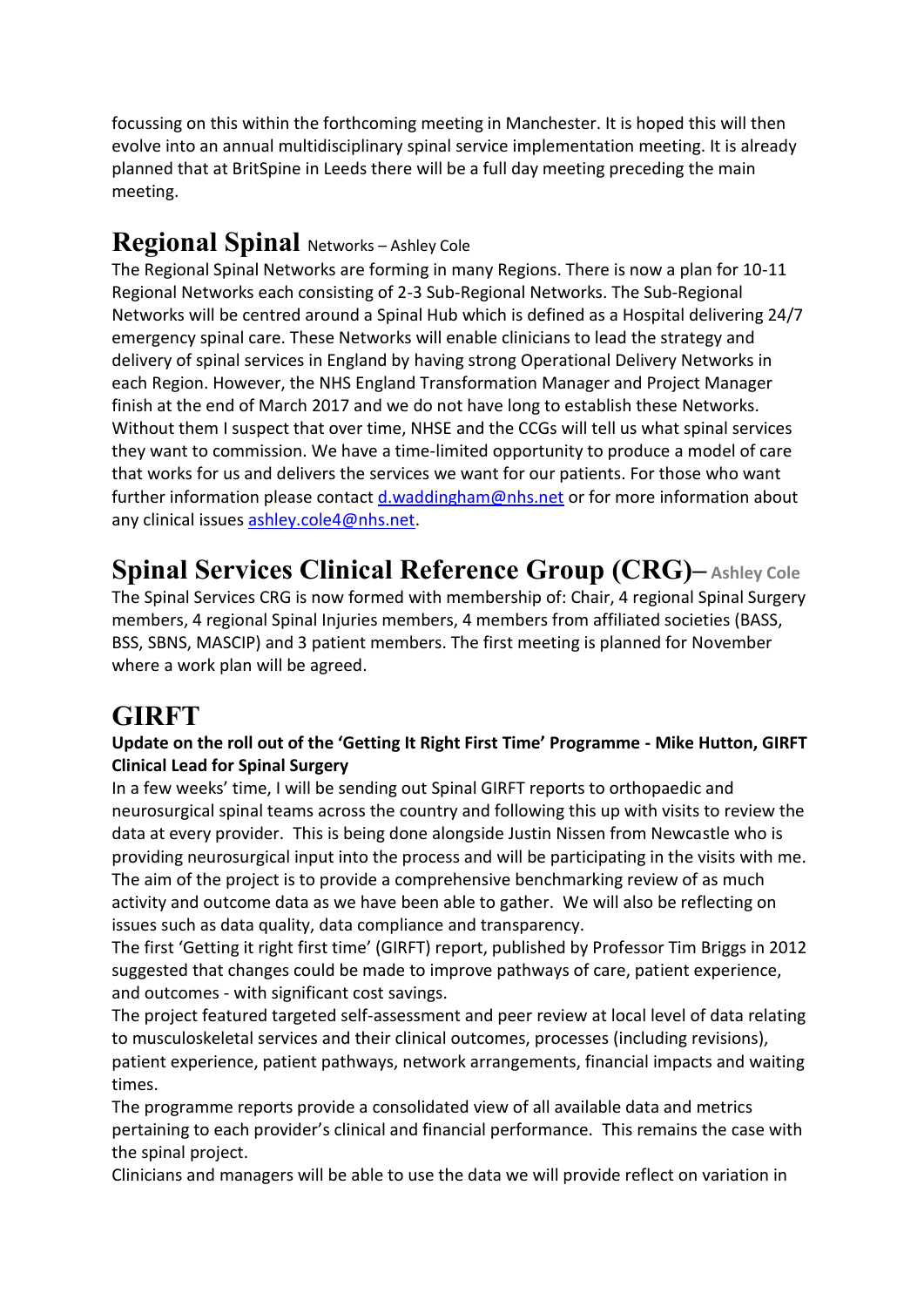clinical practice, management approach and in prosthesis selection. They will also be able to benchmark themselves nationally and explore how clinical evidence is considered and informs their practice.

The orthopaedic GIRFT pilot told us that there are huge variations in practice and outcomes in terms of device and procedure selection, clinical costs, infection rates, readmission rates, and litigation rates and that there is considerable scope to tackle many of these variations and drive short, medium and longer- term improvements in quality of delivery (through adopting best practice), reducing supplier costs (for example of implants) and generating savings. First drafts of the reports indicate that the work will also demonstrate wide variation and significant opportunities to reflect on practice.

Many people may accuse the project of duplicating the work of the Spinal Taskforce or the Spinal Transformation Project that NHS England is leading, however, GIRFT is fundamentally an approach that is complementary to all the programmes that exist across the health service. It is also an ideal complement to the RightCare data packs that NHS England is providing to commissioners and we hope it will also be a valuable data source for the CQC, reassurance to patients and clinicians and of course the tax payer.

The issue of implementation of recommendations will no doubt be discussed, but GIRFT is now formally housed within NHS Improvement and Tim Briggs is both National Director of Clinical Quality and Efficiency and a member of a new National Clinical Governance Committee which includes the medical directors of all the major policy organisations within the Health Service and will be tasked with coordinating the impact and implementation of the outputs from system wide initiatives such as GIRFT. The main outcome from this will be a significantly increased ability to drive recommendations from the work – something I very much welcome.

I look forward to hearing your feedback on the reports as they are sent out towards the end of the year and to meeting many of you during our visits.

# <span id="page-5-0"></span>**UKSSB working groups**

<span id="page-5-1"></span>**Private PracticeAdvisory Group -** [Update via the BASS Newsletter](http://www.spinesurgeons.ac.uk/data/documents/BASS-newsletter-October-2016.pdf)

### <span id="page-5-2"></span>**Training and Education**

**Spinal Surgery Training Interface Group (SSTIG)**

A preliminary meeting setting up this group is scheduled for  $22^{nd}$  of November with representation from the respective SACs (T and O and NS) and Spinal societies . It is hoped that this will result in the introduction of NHS Funded Training Fellowships in recognised centres.

## <span id="page-5-3"></span>**Society / Registry Reports British Association of Spine Surgeons (BASS)**

#### <span id="page-5-4"></span>[www.spinesurgeons.ac.uk](http://www.spinesurgeons.ac.uk/)

President – Am Rai

The following is a brief summary of the recent updates in respect to BASS. More information will be available from the BASS newsletter available from the 1st October at www.spinesurgeons.ac.uk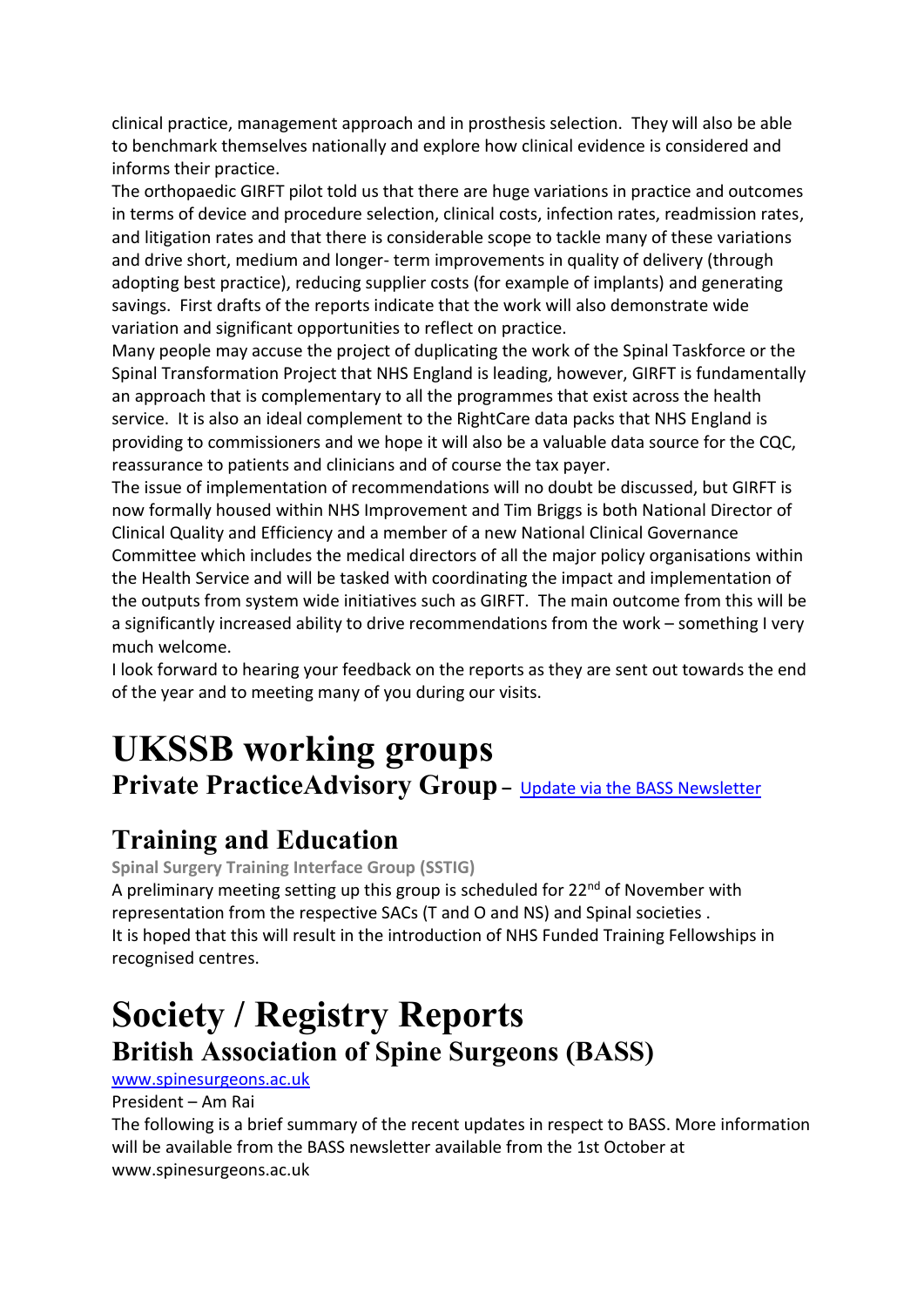- The BASS Manchester meeting will take place from the 15th -17th March.Details will be posted on the website. All abstracts should be submitted by the 31st October by e-mail to ukssb@boa.ac.uk.
- The BASS Travelling Fellowship will be advertised within the next couple of weeks. The fellowship will last for two weeks travelling through Ireland then finishing in Stoke Mandeville / Oxford.
- The deadline to submit papers for 2017 supplement of the Spine Journal has been extended until the 15th October 2016. Please refer to the BASS October newsletter available on the BASS website for submission details.
- The BASS executive has decided not to join the Trauma & Orthopaedic Registry Unifying Structure (TORUS). This is primarily due to concerns that this would have alienated our neurosurgical colleagues.

#### <span id="page-6-0"></span>**British Scoliosis Society (BSS)**

#### [www.britscoliosissoc.org.uk](http://www.britscoliosissoc.org.uk/)

#### President – Bob Crawford

The next [BSS meeting on 14/10/2016](https://www.southteeslri.co.uk/bss-annual-meeting) is almost upon us, attracting 65 papers, more than the last one-day meeting in Bristol two years ago. It is therefore proposed that all future meetings will be two day events and held in October - November. This will be simpler to remember and still separates us sufficiently from the BritSpine meeting the following year. Next year it will be on November 30 - December 2017 at the ICC in Birmingham.

An instructional day is being held on 13/10/2016 aimed primarily at pre-exam trainees of whom over 30 have registered. The morning session will consist of a series of concise didactic talks, while the afternoon will be largely case based discussions and some lectures from the guest speakers:

- Pierre Roussouly from Lyon, who will deliver the Greg Houghton Memorial Lecture,
- Tom Errico from New York,
- Ferran Pellise from Barcelona
- Mike Grevitt from the Queen's Medical Centre, Nottingham.

24 papers on topics from all areas of spinal deformity surgery have been selected for podium presentation, and the majority of other papers have been accepted for poster presentation.

There will be a morbidity and mortality session based on data submitted to the British Spine Registry. Also BSR data on the Magec rod will be presented in the context of post retrieval studies submitted for the scientific session.

Other matters for discussion at the AGM are:

- The ASD guidelines project. This has suffered delays due to the decision to increase the age range to include cases over 18 years, and the change in role of the director
- BSS Scoliosis pre-operative information sheet. It is planned to introduce this at the AGM
- Election of new officers

## <span id="page-6-1"></span>**Society for Back Pain Research (SPBR)**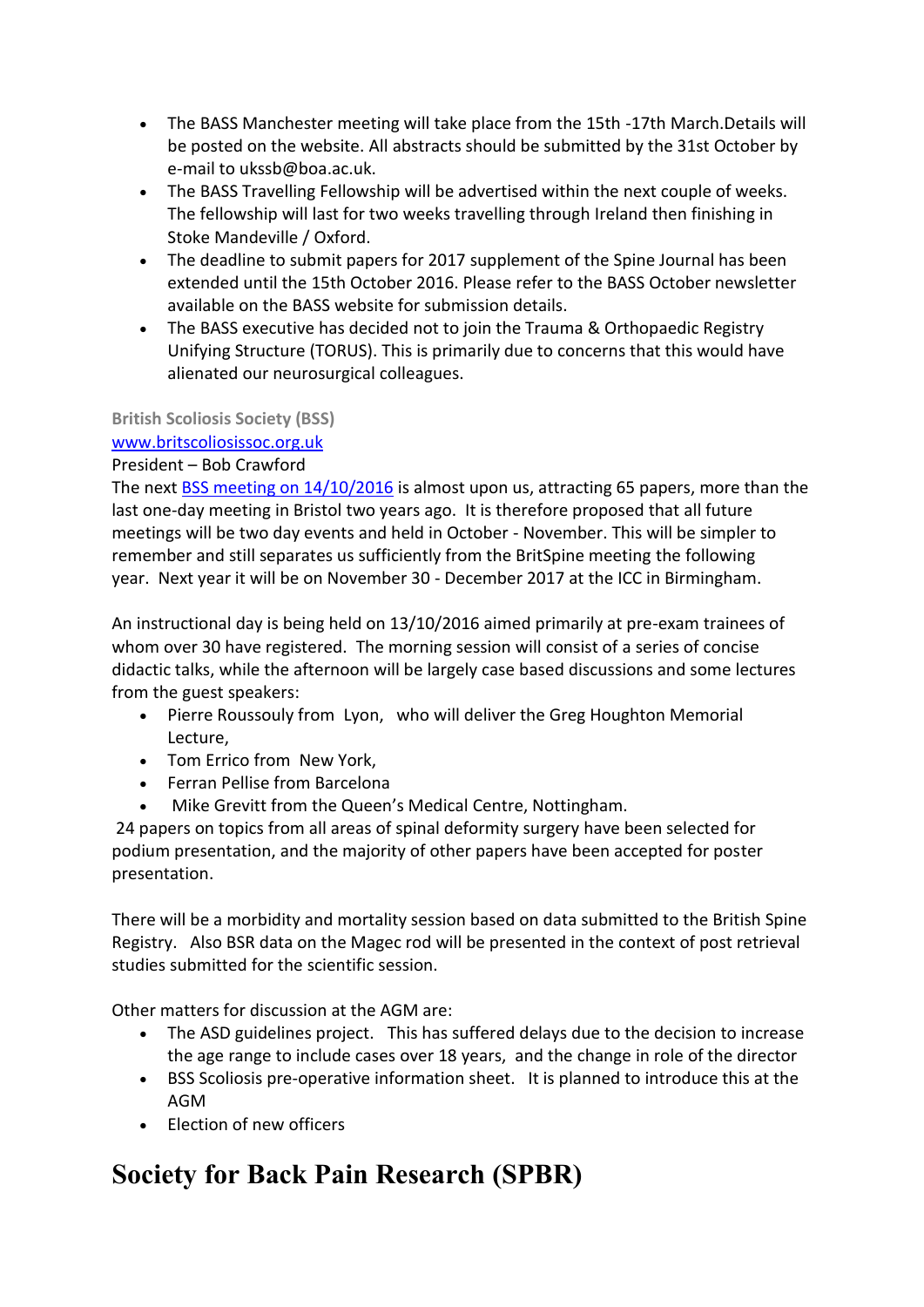<http://www.sbpr.info/>

President: Lisa Roberts President Elect: Nadine Foster [Annual meeting Preston November 3-4](http://www.sbpr.info/meetings/sbpr-2016-preston)<sup>th</sup> November 2016 **Title: 'NEW DIRECTIONS'** 

Invited speakers:

- Dr Lisa Roberts, University of Southampton: 'New trends in communication: Improving the consultation experience'
- Dr Julia Wade, University of Bristol: 'Consent in Research'
- Dr Nick Hacking, Lancashire Teaching Hospitals, Preston: 'New Direction in Pain Management'
- Professor Justin Cobb, Imperial College London: 'Role of 3D printing in Orthopaedic Surgery'

The Society has recently awarded 4 travelling fellowships to members and details of their projects will be included in the next bulletin.

## <span id="page-7-0"></span>**Society of British Neurological Surgeons (SBNS)**

#### [www.sbns.org.uk](http://www.sbns.org.uk/)

President - Richard Kerr Scheduled meetings: March 2017 - Oxford September 2017 - Liverpool

### <span id="page-7-1"></span>**British Orthopaedic Association (BOA)**

#### [www.boa.ac.uk](http://www.boa.ac.uk/)

#### Lee Breakwell

The BOA has been busy recently with matters making the news requiring a response. The ongoing contractual debates for doctors in training sparked a press release when the announcement of suspension of strikes was made. The BOA expressed relief at the news, but expressed regret at the persistent imposition of the contract by the Secretary of State. The BOA reiterated its support for those orthopaedic surgeons who are members of BOTA A further response was seen following the newsworthy [Conflict of Interest](http://www.boa.ac.uk/latest-news/boa-statement-nhs-england-consultation-managing-conflicts-of-interest-in-the-nhs/) story. Whilst the BOA fully supports transparency in professional matters, concerns remain over the relevance and value of declarations of private practice income for doctors Following the GIRFT programme, the BOA is keen that CCGs throughout England use the information contained on how to make cost savings whilst maintaining orthopaedic care for patients, without recourse to rationing on the basis of non-evidence based criteria Much work continues on the planning of NHS Tariffs for 2017-18. The initial reductions were of almost 20% for many orthopaedic procedures. A prompt response from the BOA and expert working groups, negotiated this down to a probable decrease of 11%, still representing an existential threat to some departments.

I am delighted to say I have been successful in standing for election as a Trustee of the BOA and will be joining the BOA Council from January for 3 years. In conjunction with my post as Secretary of UKSSB, this maintains an excellent link for spine with the wider orthopaedic world.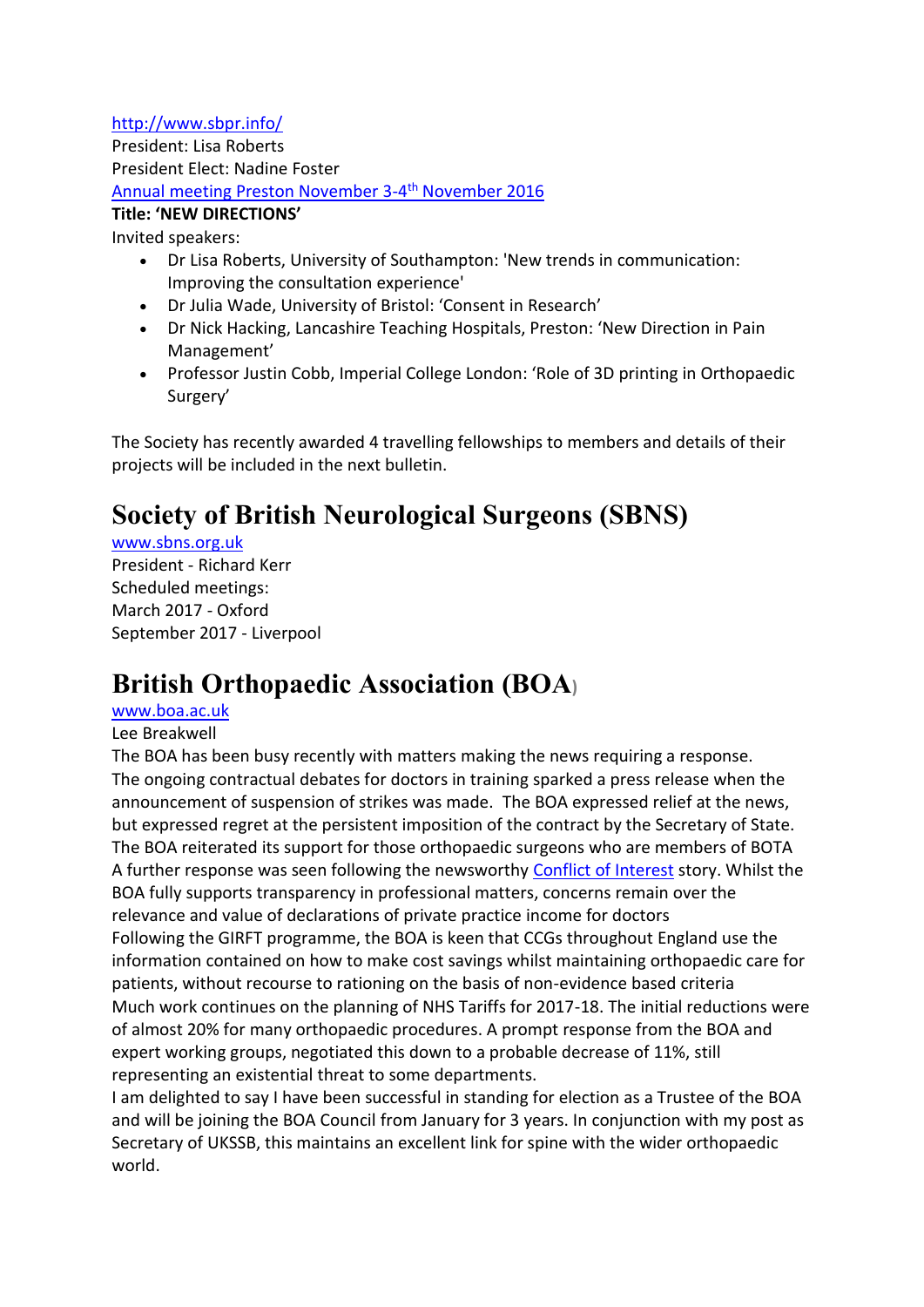The next BOA Instructional course for trainees takes place in Manchester in January 2017 with a continuing focus on Spine

A note for the diary is the BOA Congress which will take place in Liverpool next year from 19-22<sup>nd</sup> September

Ashley Cole, Chair of the Complex Spine CRG [wrote an article for the BOA on Regional Spinal](http://www.boa.ac.uk/publications/jto-vol-4-issue-3/)  [Networks.](http://www.boa.ac.uk/publications/jto-vol-4-issue-3/) The plan is for 15 to 20 networks to cover England. They will comprise Spinal hub hospitals with 24/7 emergency spinal provision, with partner hospitals who have spinal surgery provision but not out of hours. These will combine with non-partner hospitals who have emergency departments but no spinal cover, and any qualified provider sites that offer independent sector spinal services. The aim is to provide smooth provision of emergency care across the region, whilst ensuring quality and cost-effective elective services to the population. Use of the BSR to monitor outcomes for patients will be central, and new CQUINs are available this year to help fund the set-up of these RSNs for 2017/18.

### <span id="page-8-0"></span>**BOA Instructional Course**

7th-8th January 2017 – See below under courses

## <span id="page-8-1"></span>**British Spine Registry (BSR)**

[www.spineregistry.co.uk](http://www.spineregistry.co.uk/) (Data Input) [www.britishspineregistry.com](http://www.britishspineregistry.com/) (Information Website) Mike Hutton See above update

### <span id="page-8-2"></span>**British Association of Spinal Cord Injury Specialists (BASCIS)**

[www.bascis.org.uk](http://www.bascis.org.uk/) Ali Jamous - President Nigel Henderson –UKSSB BASCIS representative

**1.** The CRGs for spinal cord injury (SCI) and for complex spinal surgery are now merged to form the new Spinal Services CRG. The membership is noted in the report by Ashley Cole the Chair of the CRG. The details of the working relationships and the workplan will follow the first meeting in November.

**2.** The NHS England Specialised Commissioning Review of SCI services in England is almost complete. The workstreams have been: Access to Services, Specification of Services, Performance of Services, Quality of Services, Patient Experience and Rehabilitation into the Community, and Measurement and Research. Following a stakeholder meeting on 23rd September the final draft is now in preparation covering Service Model, Gap Analysis, and Option Appraisal and is supported by chapters from the workstreams.

**3.** The planned Peer Review of spinal cord injury centres (NHS England Quality Surveillance Team) has published draft Quality Indicators concerning compliance with specifications focusing on quality, patient pathway and experience. A preliminary review and visit to one centre has taken place and the remainder are due in November.

**4.** A Meeting of BASCIS took place hosted by the Midlands Centre for Spinal Injuries in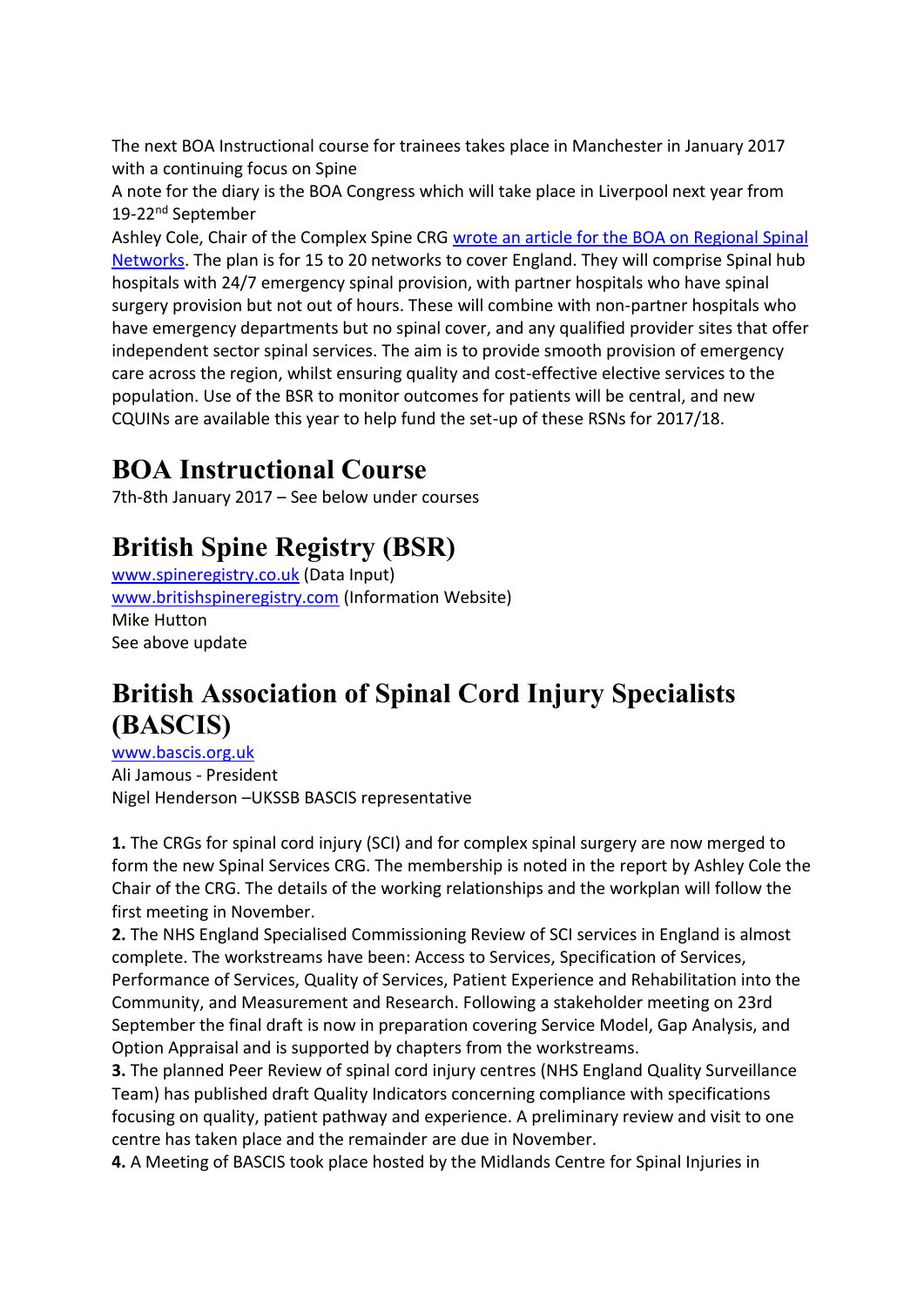Oswestry on Thursday 23rd June. Among many agenda items particular concern was expressed about the difficulties in medical workforce recruitment as there are significant vacancies at every level. This meeting was followed the next day by the Annual Multidisciplinary Guttmann Scientific Meeting which was a great success. **5.** The spinal cord injury referral portal, which includes a useful and informative document resource, is available on [www.spinalcordinjury.nhs.uk](http://www.spinalcordinjury.nhs.uk/)

## <span id="page-9-0"></span>**The Spine Society of Europe (SSE)**

[http://www.eurospine.org](http://www.eurospine.org/) Lisa Roberts [European Spine Societies Advisory Board \(EuSSAB\)](https://drive.google.com/open?id=0B8PJtq-RAV4VQ0FDUUs1d2FuYUE) – Berlin 2016 Presentation (Google drive link)

# **BritSpine 2018**

Multimedia from the 2016 event is being loaded [onto Youtube here](https://www.youtube.com/channel/UCSOxjptAvnZruyL1mlWemoQ) and more will follow soon.

## <span id="page-9-1"></span>**Other Clinical Items**

For those of you who are not BOA members, please do note the [BOA statement on a recent](http://www.boa.ac.uk/latest-news/boa-statement-nhs-england-consultation-managing-conflicts-of-interest-in-the-nhs/)  [NHSE consultation on Managing Conflicts of Interests in the NHS](http://www.boa.ac.uk/latest-news/boa-statement-nhs-england-consultation-managing-conflicts-of-interest-in-the-nhs/)

## <span id="page-9-2"></span>**Fellowships BASS/BSS Presidents' [Travelling Fellowship](http://www.britscoliosissoc.org.uk/data/documents/Fellowship%202016%20Presidents)**,

<span id="page-9-3"></span>The British Association of Spinal Surgeons (BASS) and the British Scoliosis Society (BSS) offer senior residents, spinal fellows and consultants within five years of appointment a chance to have extensive exposure to complex spinal procedures at established spinal units over 2 weeks.

The Fellowship will take place between  $27<sup>th</sup>$  Feb –  $7<sup>th</sup>$  March 2017 around spinal centres in Dublin, Belfast and Galway, Ireland. The Fellowship is funded by the United Kingdom Spine Societies Board (UKSSB) which represents BASS, BSS and the Society of Back Pain Research (SBPR).

The deadline for current applications is 31<sup>st</sup> October 2016. Further details can be obtained from Mr Aprajay Golash, BASS Education and Training Chair at [aprajay.golash@lthtr.nhs.uk](mailto:aprajay.golash@lthtr.nhs.uk)

## **UKSSB SBPR Fellowships**

The Society for Back Pain Research Travel Fellowships 2016 please see [Travelling Fellowships](http://www.sbpr.info/news/2014/12/03/sbpr-travel-fellowships-2016-closing-date-extende) SBPR.

## <span id="page-9-4"></span>**UKSSB BOA Clinical Leadership Programme Fellowships**

For 2016 -17 successful applicants for UKSSB funded BOA CLP fellowships were : Ala'a Al-Mousa,SBNS Matthew Newton Ede BSS and Vino Siva SBNS .

UKSSB sponsors applications for members of SBPR, BASS, or BSS with a minimum of one per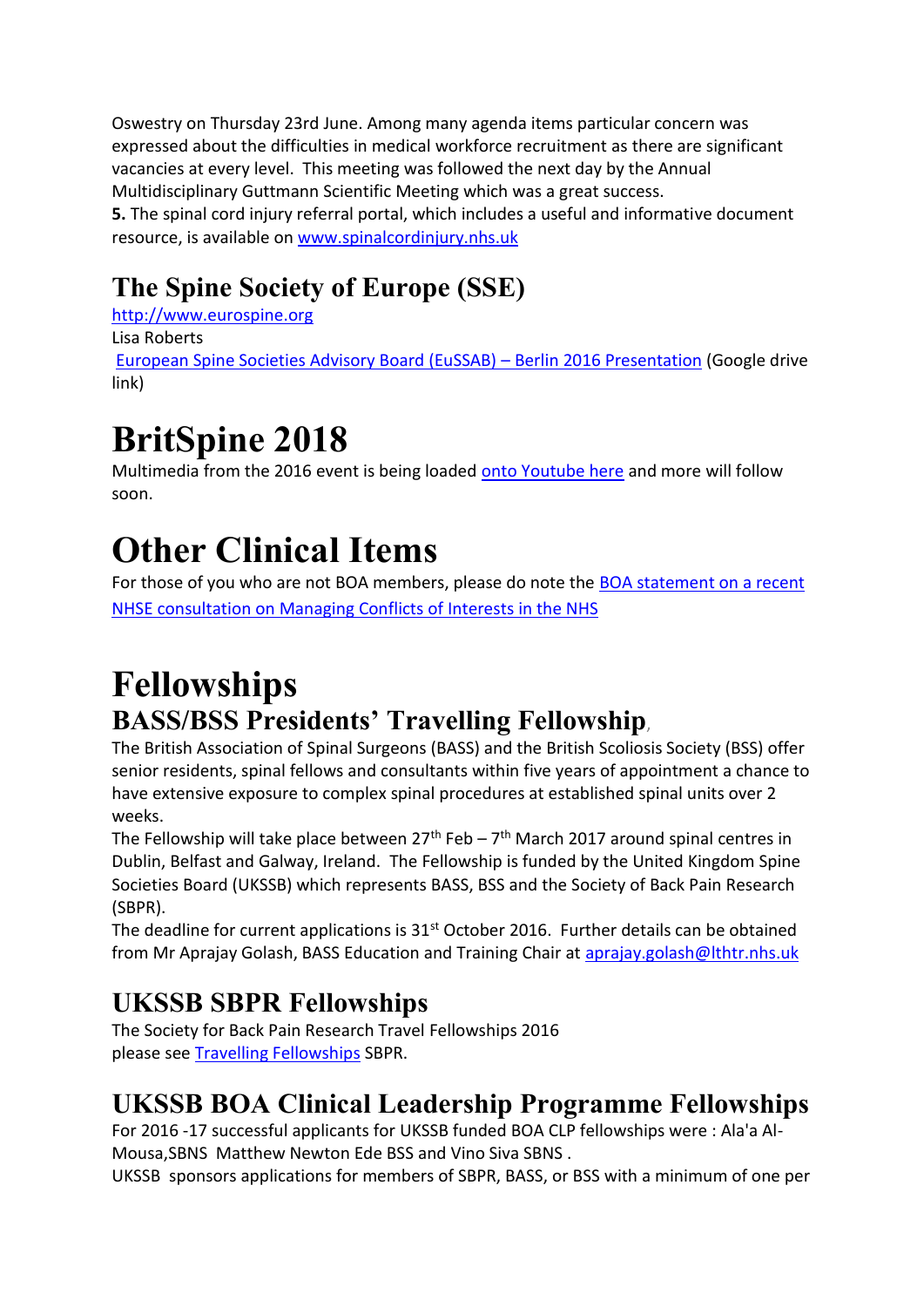constituent society ( subject to application) and depending on the quality of application consideration may be given to a second place. Membership of the BOA is a normal requirement for eligibility. SBNS members can also apply but require to join BOA as affiliate members at a low cost. For more information, please see [UKSSB/BOA Fellowships.](http://www.ukssb.com/pages/Fellowships.html) The CLP offers further educational support with a specific focus on developing leadership within Trauma and Orthopaedics and related fields.

## <span id="page-10-0"></span>**New Awards**

### **Announcing the Medtronic Bone Biology Best Presentation Prize**

Medtronic approached the UKSSB during BritSpine 2016 very generously offering to sponsor a prize to be given to the best presentations at the annual meetings of BSS, SBPR, BASS and BritSpine on subjects related to bone biology, bone healing or spinal fusion. The Board has gratefully accepted Medtronic's offer on behalf of the members of the Societies. The prizes will be given not only for the best scientific content, but also the best quality presentation at one of the national meetings. Judges from the three societies will short-list two presentations from each meeting that will then go forward to a "Best of the Best" session at BritSpine 2018 in Leeds where all 12 papers will be presented and voted on by attendees at the conference.

Two prizes will be awarded, the first of £2,500 and the second of £1,500. If there are insufficient numbers of suitable presentations the prize money will be carried over to BritSpine 2020.

There is no application process for these prizes and the short listed candidates will be notified by the executive of the spinal societies immediately following the national meetings (including the first two days of BritSpine 2018). It will be a condition of being awarded a prize that the presentation is delivered on the final day of BritSpine 2018 in addition to the national meeting.

Nick Birch Treasurer UKSSB

## <span id="page-10-1"></span>**New Reference Documents**

**[Regional Spinal Networks Updated Template](http://www.ukssb.com/pages/Improving-Spinal-Care-Project/Regional%20Spinal%20Networks.html) (link)**

## <span id="page-10-2"></span>**Events and meetings**

BSS meeting Thursday 13th to Friday 14th October 2016 Hardwick Hall Hotel, Sedgefield, County Durham TS21 2EH<http://www.southteeslri.co.uk/bss-annual-meeting>

BASS call for papers (by midnight 31st October and diary date 15th -17th March 2017 <http://www.spinesurgeons.ac.uk/bass-2017>

SBPR 2016 Annual Meeting Preston, 3<sup>rd</sup> - 4<sup>th</sup> November

BritSpine 2018 20th – 23rd March 2018

#### **BOA Annual Congress 19th-22nd September 2017, ACC Liverpool**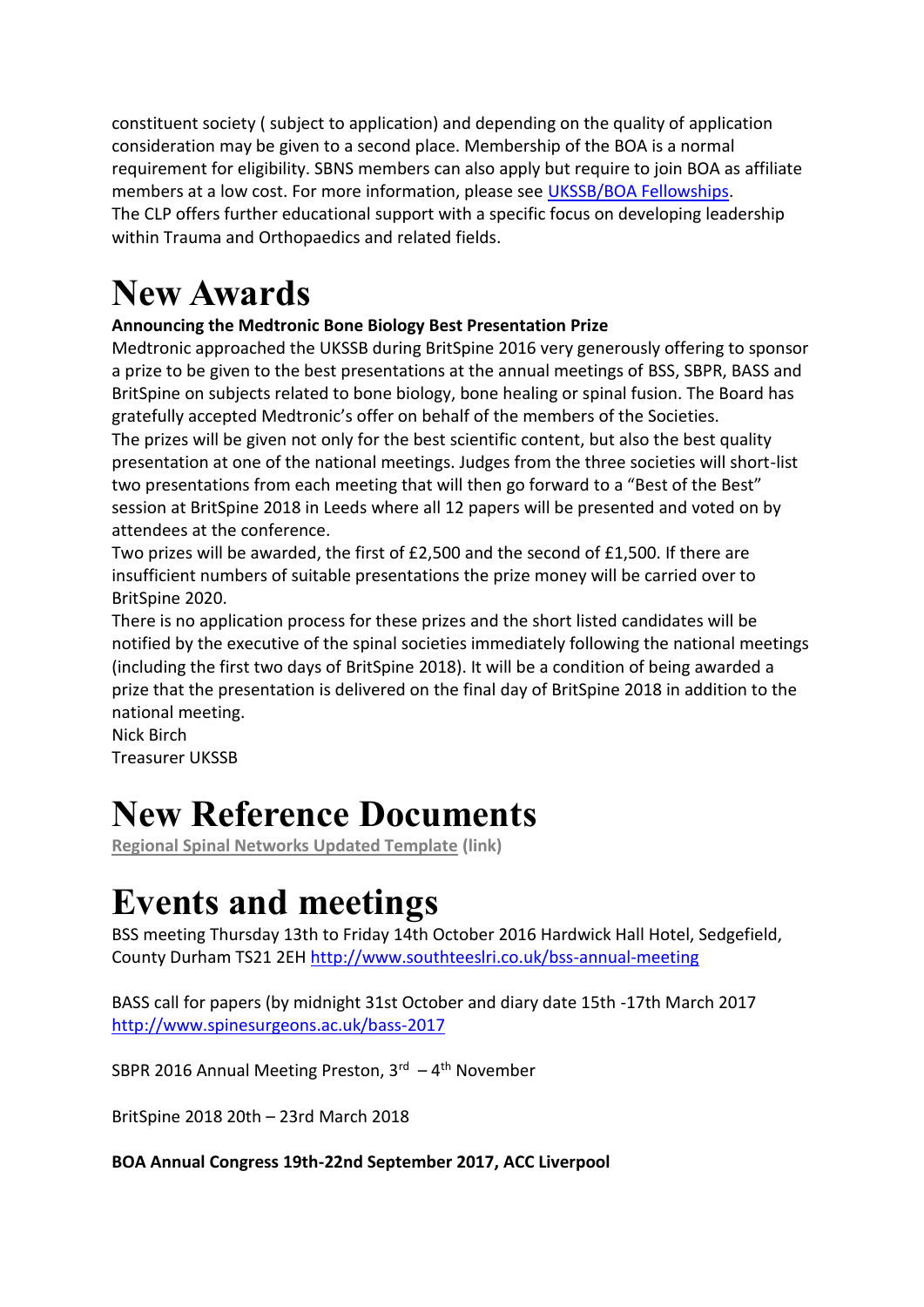We are delighted to be returning to the ACC Liverpool to host the 2017 BOA Annual Congress. We are building an exciting programme based on 'Quality and Innovation'. Keep an eye on the [Congress website](http://boa.us4.list-manage.com/track/click?u=2242b78af1af1962af0ac2da8&id=55f060d2d7&e=de0509896c) for abstract submission details and programme updates.

Do check [Events Pages](http://www.ukssb.com/pages/Events/Meetings/UK-National-Spinal.html) and [the Medical Conference Website](http://www.medical.theconferencewebsite.com/search/?search=spine) for others.

# <span id="page-11-0"></span>**Courses**

### **BOA Instructional Course - 7th-8th January 2017**

The focus of the BOA Instructional Course 2017 will be spine and trauma with an opportunity for trainees to gain CBDs in the following areas:

- Physiology of Trauma
- Complications of inflammatory spine conditions
- Immediate assessment, care and referral of spinal trauma

The faculty for the course has been confirmed with plenaries being delivered by Professor Amar Rangan, Professor Chris Moran, Professor Chris Colton, David Limb and Uttam Shiralkar. To view the provisional programme and to register please visit the [BOA website.](http://boa.us4.list-manage.com/track/click?u=2242b78af1af1962af0ac2da8&id=1989b5efe1&e=de0509896c)

BOA Training Orthopaedic Trainers (TOTs) Course - 15th-16th December 2016 The TOTs course was established to improve the standard of teaching for those in trauma and orthopaedic (T&O) training and practice. The basic premise of the course is that if T&O trainers understand how people learn and how the T&O curriculum works, they can translate that understanding into action and improve their teaching.

There are currently spaces available on the TOTs course for the 15th-16th December 2016, for further information, including how to register please visit the [BOA website.](http://boa.us4.list-manage.com/track/click?u=2242b78af1af1962af0ac2da8&id=3883f5e78e&e=de0509896c) **Training Orthopaedic Trainers (TOTs) Course - 22nd-23rd February 2017 (Newcastle)** In addition to the TOTs course being held at the BOA office in December, there will be a TOTs course held in Newcastle on the 22nd-23rd February 2017 in Newcastle. If you would like to attend please register through the [BOA website.](http://boa.us4.list-manage1.com/track/click?u=2242b78af1af1962af0ac2da8&id=63246ea907&e=de0509896c)

## <span id="page-11-1"></span>**Notices**

Please see UKSSB website, which links to **BASS** website, **BSS** website, **SBPR** website.

# <span id="page-11-2"></span>**Vacancies**

### **BOA Education & Revalidation Committee Vacancy**

After three years in the post, Mike Reed will be standing down as Chair of the BOA's Education and Revalidation Committee in January 2017. As such we are inviting applications from BOA members to Chair the committee. Previous experience as a member of the committee, the Training Standard Committee, or the Specialty Advisory Committee is essential.

The full description of the committee and responsibilities of the Chair are available on the [BOA website](http://boa.us4.list-manage.com/track/click?u=2242b78af1af1962af0ac2da8&id=592e1c29fc&e=de0509896c) here, along with details on how to apply. Please note the deadline for applications is Monday 31st October 2016.